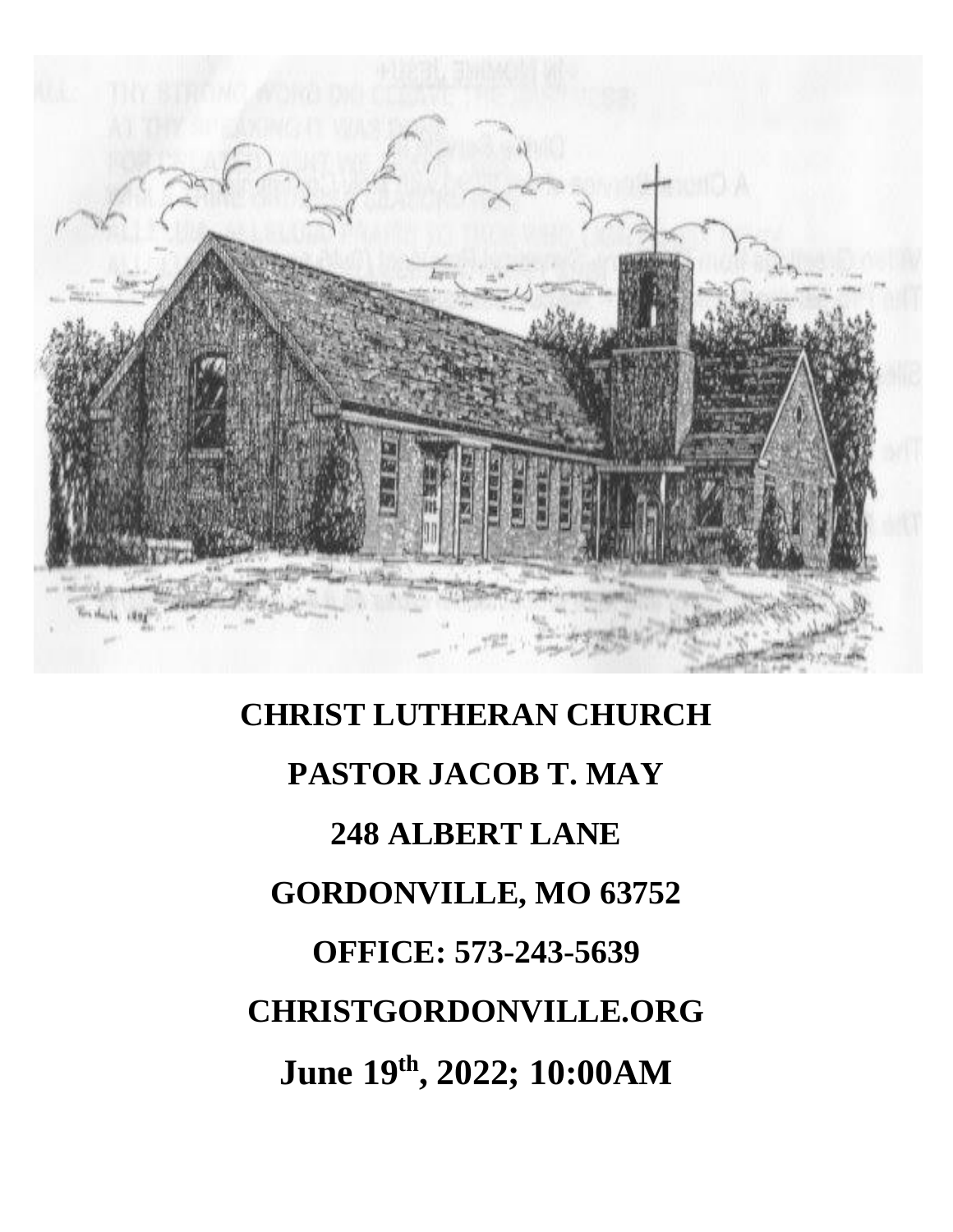# Father's Day: Second Sunday after Pentecost

*\*Order of Worship Today is Divine Service Setting One LSB, p. 151ff.\**

#### **As We Gather**

As we enter the long Church Year season of Pentecost, the liturgical color green is commonly used for the many weeks ahead. Like many things planted by a gardener or farmer in spring, green shows growth and maturation of that which was planted. In the same way, at this time of the Church Year, we are reminded that that green carries the symbolic importance of our continued need and privilege as God's people to grow and mature as disciples of Christ through the Holy Spirit given. The Readings in this Pentecost season often remind us of the Early Church continuing to grow and spread to all people, which has continued to us here and now beginning in our Baptism and through all the days the Lord grants us.

#### **Prelude**

#### **Welcome**

**Opening Hymn** "*God's Own Child, I Gladly Say It" (*LSB 594)

**1 God's own child, I gladly say it: I am baptized into Christ! He, because I could not pay it, Gave my full redemption price. Do I need earth's treasures many? I have one worth more than any That brought me salvation free, Lasting to eternity!**

**2 Sin, disturb my soul no longer: I am baptized into Christ! I have comfort even stronger: Jesus' cleansing sacrifice. Should a guilty conscience seize me, Since my Baptism did release me In a dear forgiving flood, Sprinkling me with Jesus' blood?**

**3 Satan, hear this proclamation: I am baptized into Christ! Drop your ugly accusation; I am not so soon enticed. Now that to the font I've traveled, All your might has come unraveled, And, against your tyranny, God, my Lord, unites with me!**

**4 Death, you cannot end my gladness: I am baptized into Christ! When I die, I leave all sadness To inherit paradise! Though I lie in dust and ashes Faith's assurance brightly flashes: Baptism has the strength divine to make life immortal mine.**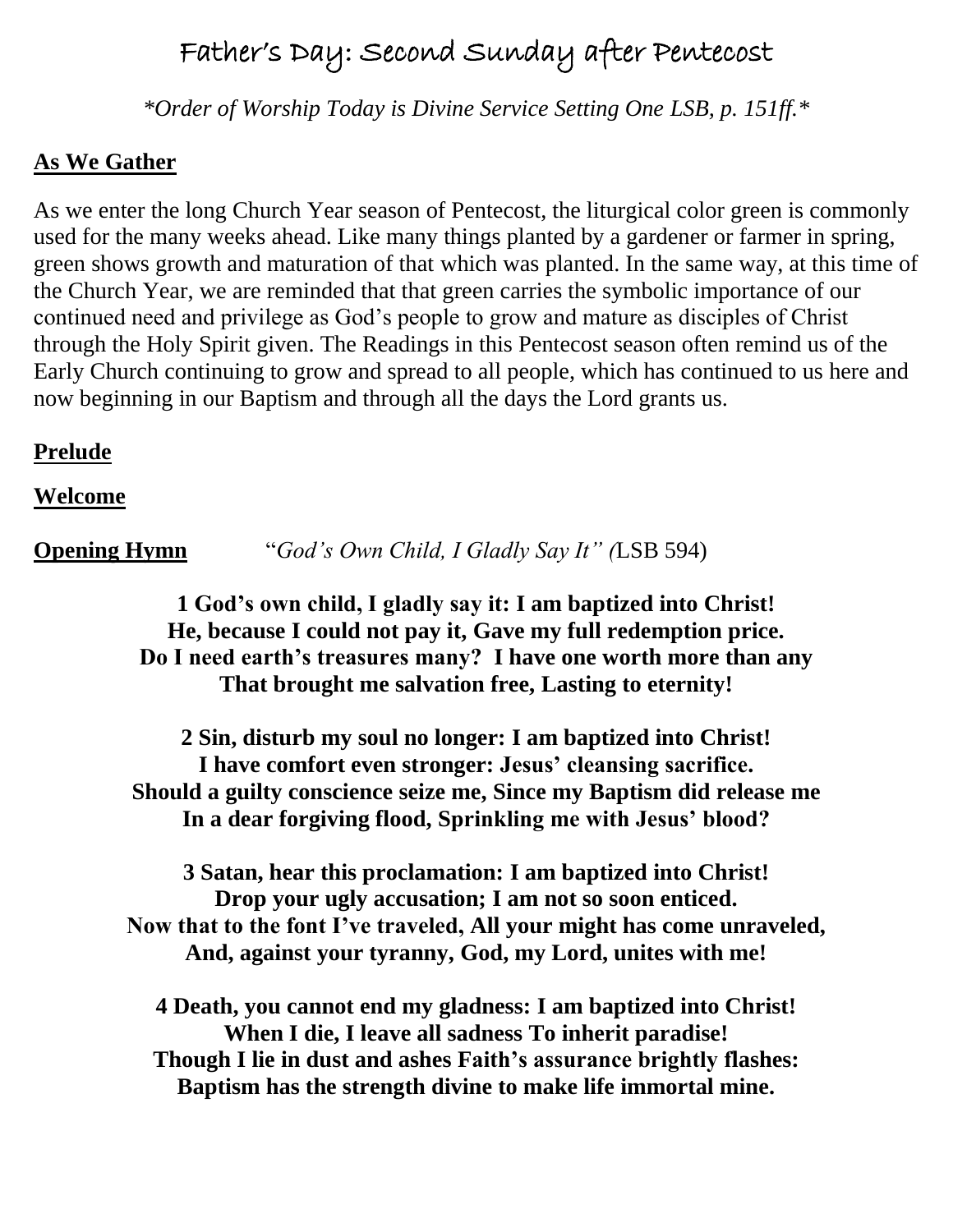### **5 There is nothing worth comparing To this lifelong comfort sure! Open-eyed my grave is staring: Even there I'll sleep secure. Though my flesh awaits its raising, Still my soul continues praising: I am baptized into Christ; I'm a child of paradise!**

#### **Invocation and Opening Sentences**

- P: In the name of the Father and of the  $\mathbb F$  Son and of the Holy Spirit.
- **C: Amen.**
- P: Arise, O Lord!
- **C: Save me, O my God!**
- P: O Lord, how many are my foes! Many are rising against me;
- **C: many are saying of my soul, there is no salvation for him in God.**
- P: Arise, O Lord!
- **C: Save me, O my God!**
- P: But You, O Lord, are a shield about me, my glory, and the lifter of my head.
- **C: I cried aloud to the Lord, and He answered me from His holy hill.**
- P: Arise, O Lord!
- **C: Save me, O my God!**
- P: I lay down and slept; I woke again, for the Lord sustained me.
- **C: I will not be afraid of many thousands of people who have set themselves against me all around.**
- P: Salvation belongs to the Lord; Your blessing be on Your people! Arise, O Lord!
- **C: Save me, O my God!**
- P: Return to your home,
- **C: and declare how much God has done for you.**

### **Confession and Absolution**

*Silence for reflection.*

- P: We come before our Lord in confession, no longer as slaves, but as God's own children and as heirs of all He graciously gives.
- **C: We confess we often remain captive and enslaved to our sin and have neglected the name You have given us as Your children.**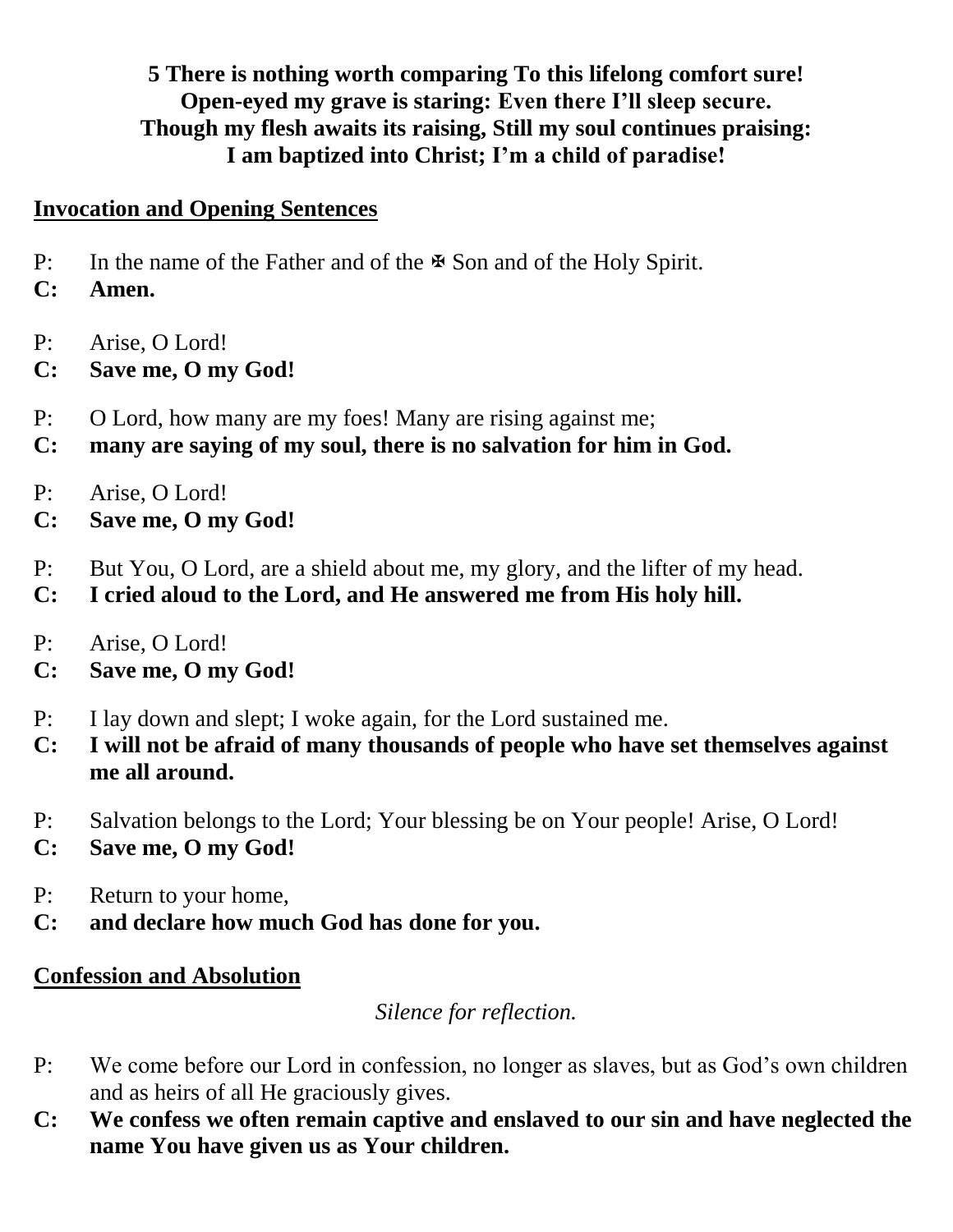- P: Like those in Isaiah's day, we are a rebellious people who walk in a way that is neither good nor faithful, following our own devices and desires.
- **C: We, on our own, have no right to be called Your heirs or to receive Your blessings.**
- P: For the many times we forget Christ's power and victory and all we ever need fear in this body and life,
- **C: forgive us, renew us, and lead us, that we may delight in Your will and walk in Your ways to the glory of Your holy name. Amen.**
- P: In spite of our sin, the Lord gives His grace and good news of hope, promise, and victory. To the people in Isaiah's day and to us, He speaks: " 'Do not destroy it, for there is a blessing in it,' so I will do for My servants' sake. . . . I will bring forth offspring from Jacob, and from Judah possessors of My mountains; My chosen shall possess it, and My servants shall dwell there."

Through the mercy and sacrifice of our Lord Jesus, and in spite of our sinful nature and willful breaking of His Law given out of love, He calls us His children and His heirs to set us free and to live in the victory He has won for us. Through Christ alone we have gained access to His grace by which we now stand. As a called and ordained servant of Christ and by His authority, I forgive you all your sins in the name of the Father and of the  $\mathbb F$  Son and of the Holy Spirit.

**C: Amen.**

**Kyrie** (Spoken from page 152 of the hymnal.)

- P: In peace let us pray to the Lord.
- **C: Lord, have mercy.**
- P: For the peace from above and for our salvation let us pray to the Lord.
- **C: Lord, have mercy.**
- P: For the peace of the whole world, for the well-being of the Church of God, and for the unity of all let us pray to the Lord.
- **C: Lord, have mercy.**
- P: For this holy house and for all who offer here their worship and praise let us pray to the Lord.
- **C: Lord, have mercy.**
- P: Help, save, comfort, and defend us, gracious Lord.
- **C: Amen.**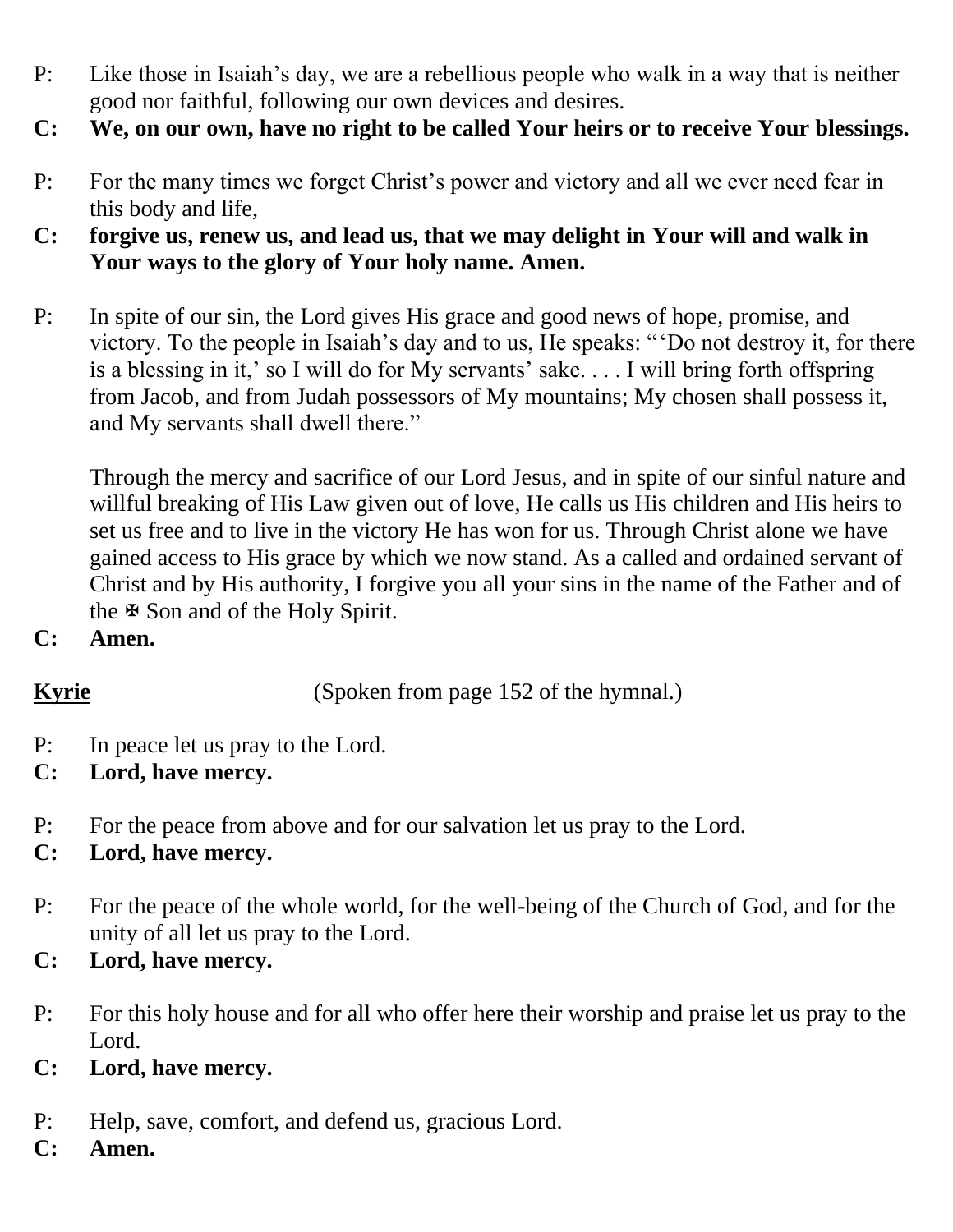#### **Hymn of Praise** "This Is the Feast" *(page 155 in front of the hymnal)*

**This is the feast of victory for our God. Alleluia, alleluia, alleluia. Worthy is Christ, the Lamb who was slain, whose blood set us free to be people of God.**

**This is the feast of victory for our God. Alleluia, alleluia, alleluia. Power, riches, wisdom and strength, and honor, blessing and glory are his.**

**This is the feast of victory for our God. Alleluia, alleluia, alleluia. Sing with all the people of God, and join in the hymn of all creation: Blessing, honor, glory and might be to God and the Lamb forever. Amen.**

**This is the feast of victory for our God. Alleluia, alleluia, alleluia. For the Lamb who was slain has begun his reign. Alleluia. This is the feast of victory for our God. Alleluia, alleluia, alleluia.**

#### **Prayer of the Day**

- P: The Lord be with you.
- **C: And, also with you.**
- P: Let us pray. Lord Jesus Christ, You are the victor over all we face in this world. You are the destroyer of all things eternally harmful.
- **C: Free us from the power of sin, death, and Satan, and all that binds us.**
- P: Enable and equip us to serve You and our neighbors with joy and gladness, for You reign with the Father and the Holy Spirit, one God, now and forever.
- **C: Amen.**

#### **The Old Testament Lesson**

*Isaiah 65:1–9 (Judgment and salvation)*

**65** I was ready to be sought by those who did not ask for me;

I was ready to be found by those who did not seek me.

I said, "Here I am, here I am,"

to a nation that was not called by my name.

- <sup>2</sup> I spread out my hands all the day to a rebellious people,
- who walk in a way that is not good,

following their own devices;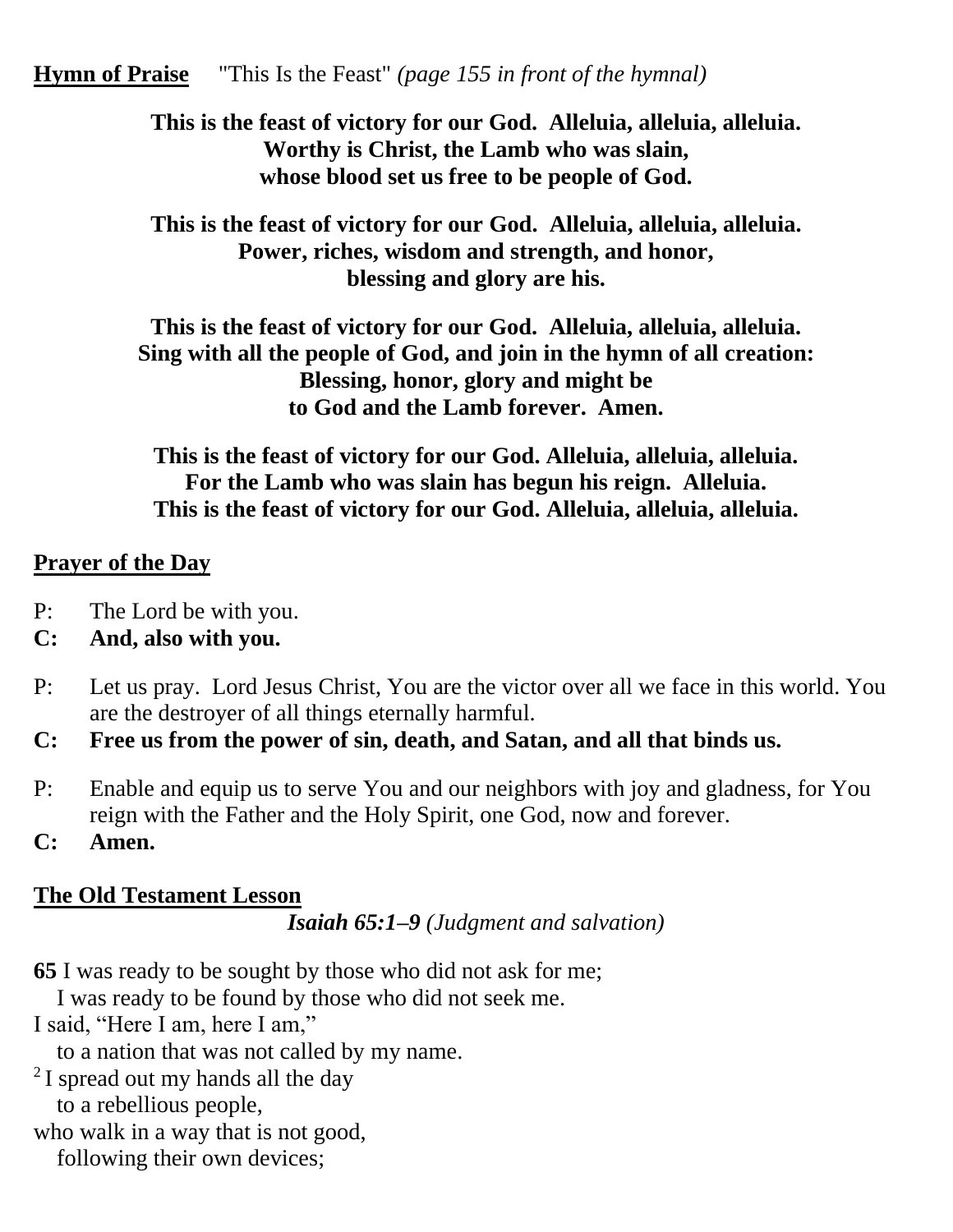<sup>3</sup> a people who provoke me to my face continually, sacrificing in gardens and making offerings on bricks;  $4$  who sit in tombs, and spend the night in secret places; who eat pig's flesh, and broth of tainted meat is in their vessels; <sup>5</sup> who say, "Keep to yourself, do not come near me, for I am too holy for you." These are a smoke in my nostrils, a fire that burns all the day.  $6$ Behold, it is written before me: "I will not keep silent, but I will repay; I will indeed repay into their lap 7 both your iniquities and your fathers' iniquities together, says the LORD; because they made offerings on the mountains and insulted me on the hills, I will measure into their lap payment for their former deeds." <sup>8</sup> Thus says the LORD: "As the new wine is found in the cluster, and they say, 'Do not destroy it, for there is a blessing in it,' so I will do for my servants' sake, and not destroy them all. <sup>9</sup> I will bring forth offspring from Jacob, and from Judah possessors of my mountains; my chosen shall possess it, and my servants shall dwell there.

- P: This is the Word of the Lord.
- **C: Thanks be to God.**

### **The Epistle Lesson**

*Galatians 3:23–4:7 (Children and heirs of salvation)*

 $^{23}$  Now before faith came, we were held captive under the law, imprisoned until the coming faith would be revealed. <sup>24</sup> So then, the law was our guardian until Christ came, in order that we might be justified by faith.  $25$  But now that faith has come, we are no longer under a guardian,  $^{26}$  for in Christ Jesus you are all sons of God, through faith.  $^{27}$  For as many of you as were baptized into Christ have put on Christ.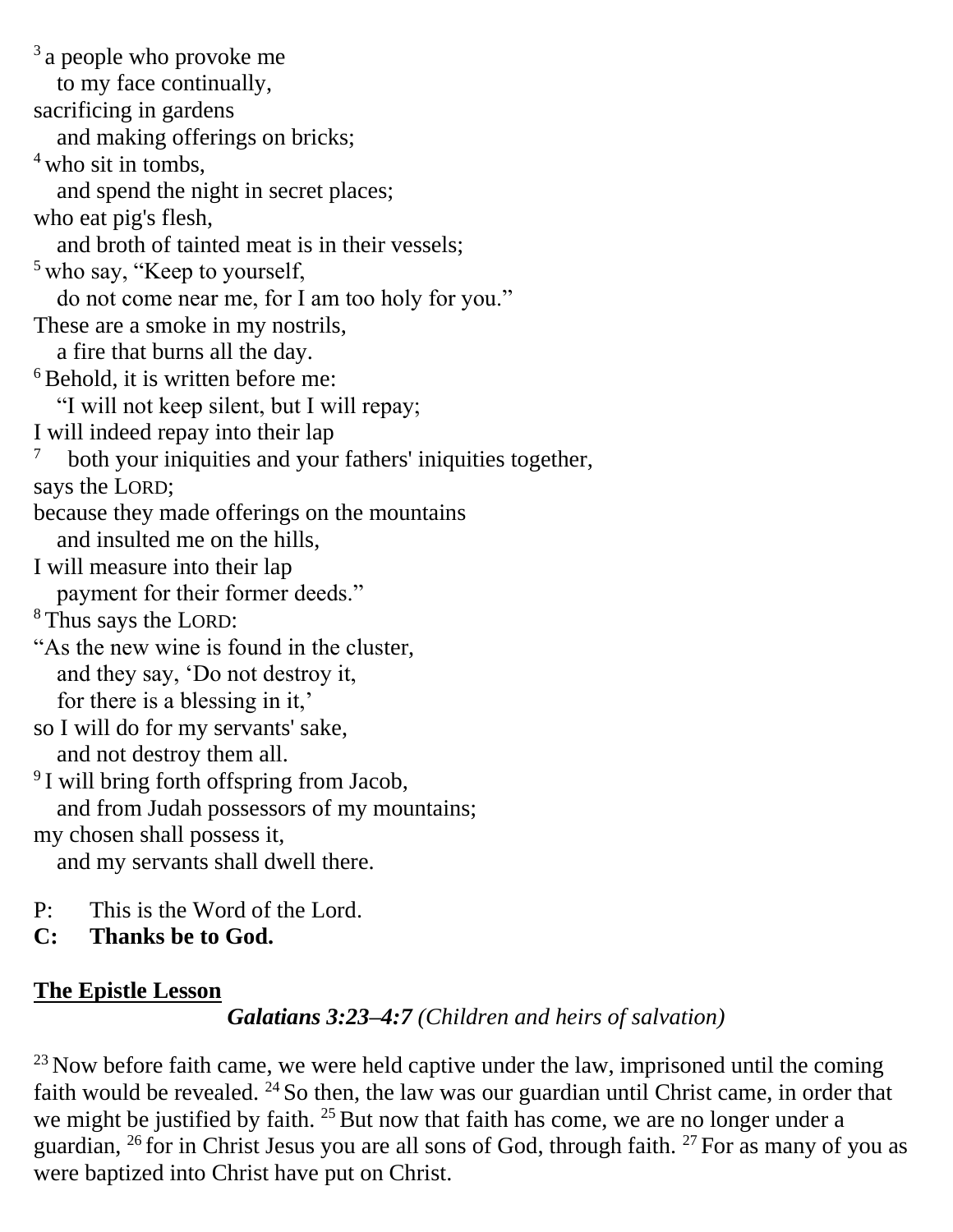$28$  There is neither Jew nor Greek, there is neither slave nor free, there is no male and female, for you are all one in Christ Jesus. <sup>29</sup> And if you are Christ's, then you are Abraham's offspring, heirs according to promise.

**4** I mean that the heir, as long as he is a child, is no different from a slave, though he is the owner of everything, <sup>2</sup> but he is under guardians and managers until the date set by his father. <sup>3</sup> In the same way we also, when we were children, were enslaved to the elementary principles of the world. <sup>4</sup>But when the fullness of time had come, God sent forth his Son, born of woman, born under the law,  $5$  to redeem those who were under the law, so that we might receive adoption as sons. <sup>6</sup> And because you are sons, God has sent the Spirit of his Son into our hearts, crying, "Abba! Father!" <sup>7</sup> So you are no longer a slave, but a son, and if a son, then an heir through God.

- P: This is the Word of the Lord.
- **C: Thanks be to God.**

# **Gospel Proclamation** (Please rise.) *LSB 580 The Gospel Shows the Father's grace. First Stanza)*

#### **1 The Gospel shows the Father's grace, Who sent His Son to save our race, Proclaims how Jesus lived and died That we might thus be justified.**

- P: The Holy Gospel according to Saint Luke the eighth chapter.
- **C: Glory to You, O Lord.** (Sung from Page 157)

### **The Holy Gospel**

# *Luke 8:26–39 (Jesus heals a man with demons.)*

<sup>26</sup> Then they sailed to the country of the Gerasenes, which is opposite Galilee. <sup>27</sup> When Jesus had stepped out on land, there met him a man from the city who had demons. For a long time he had worn no clothes, and he had not lived in a house but among the tombs. <sup>28</sup> When he saw Jesus, he cried out and fell down before him and said with a loud voice, "What have you to do with me, Jesus, Son of the Most High God? I beg you, do not torment me." <sup>29</sup> For he had commanded the unclean spirit to come out of the man. (For many a time it had seized him. He was kept under guard and bound with chains and shackles, but he would break the bonds and be driven by the demon into the desert.) <sup>30</sup> Jesus then asked him, "What is your name?" And he said, "Legion," for many demons had entered him. <sup>31</sup> And they begged him not to command them to depart into the abyss. <sup>32</sup> Now a large herd of pigs was feeding there on the hillside, and they begged him to let them enter these. So he gave them permission.  $33$  Then the demons came out of the man and entered the pigs, and the herd rushed down the steep bank into the lake and drowned.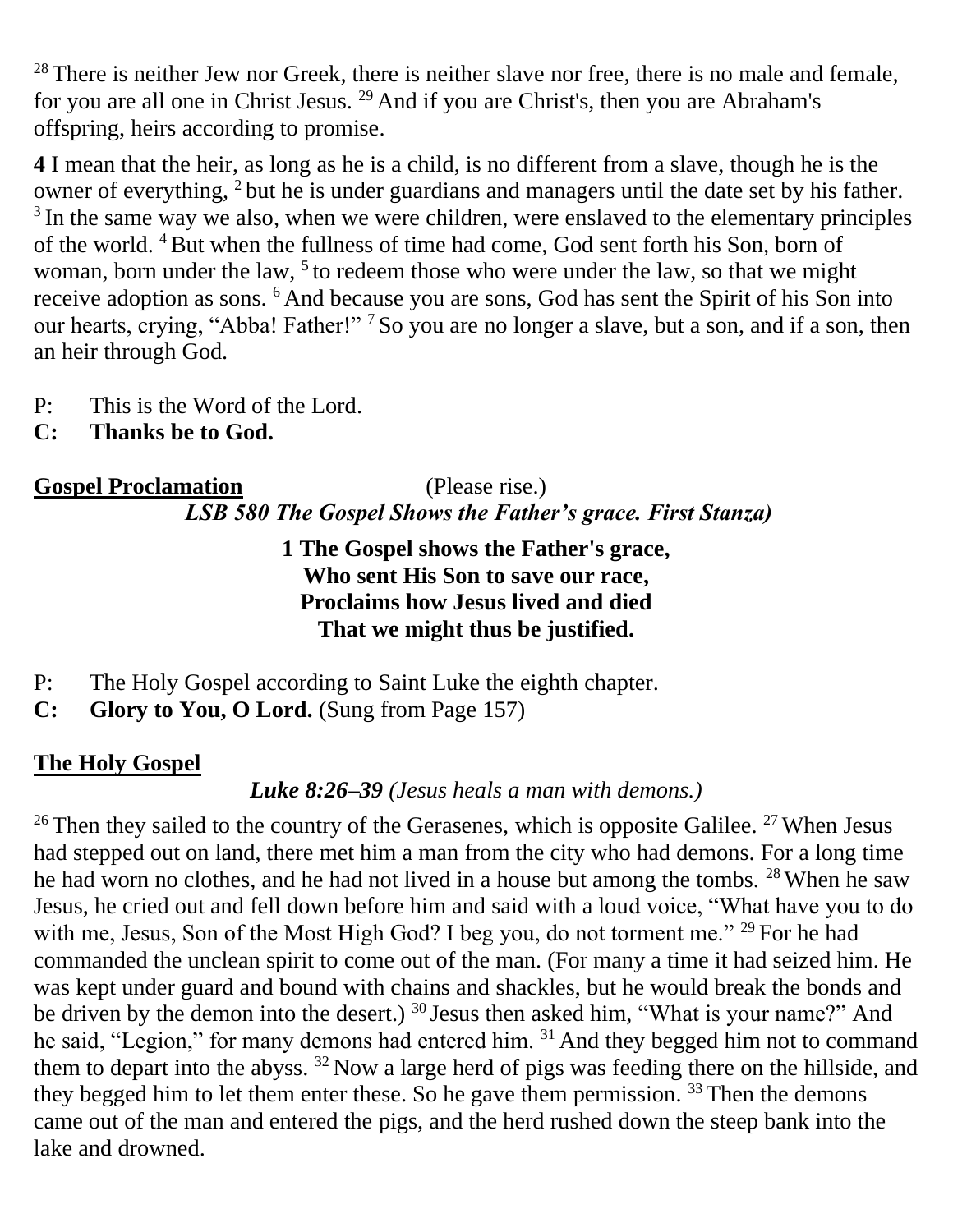<sup>34</sup> When the herdsmen saw what had happened, they fled and told it in the city and in the country. <sup>35</sup> Then people went out to see what had happened, and they came to Jesus and found the man from whom the demons had gone, sitting at the feet of Jesus, clothed and in his right mind, and they were afraid. <sup>36</sup> And those who had seen it told them how the demon-possessed man had been healed. <sup>37</sup> Then all the people of the surrounding country of the Gerasenes asked him to depart from them, for they were seized with great fear. So he got into the boat and returned. <sup>38</sup> The man from whom the demons had gone begged that he might be with him, but Jesus sent him away, saying, <sup>39</sup> "Return to your home, and declare how much God has done for you." And he went away, proclaiming throughout the whole city how much Jesus had done for him.

P: This is the Gospel of the Lord. **All: Praise to You, O Christ.** (Sung from page 157.)

**Hymn of the Day** "*Rise, Shine, You People"* (LSB 825)

#### **1 Rise, shine, you people! Christ the Lord has entered Our human story; God in Him is centered. He comes to us, by death and sin surrounded, With grace unbounded.**

**2 See how He sends the pow'rs of evil reeling; He brings us freedom, light and life and healing. All men and women, who by guilt are driven, Now are forgiven.**

**3 Come, celebrate; your banners high unfurling, Your songs and prayers against the darkness hurling. To all the world go out and tell the story of Jesus' glory.**

**4 Tell how the Father sent His Son to save us. Tell of the Son, who life and freedom gave us. Tell how the Spirit calls from ev'ry nation His new creation.**

**Children's Message**

**Sermon Pastor Jacob. T. May**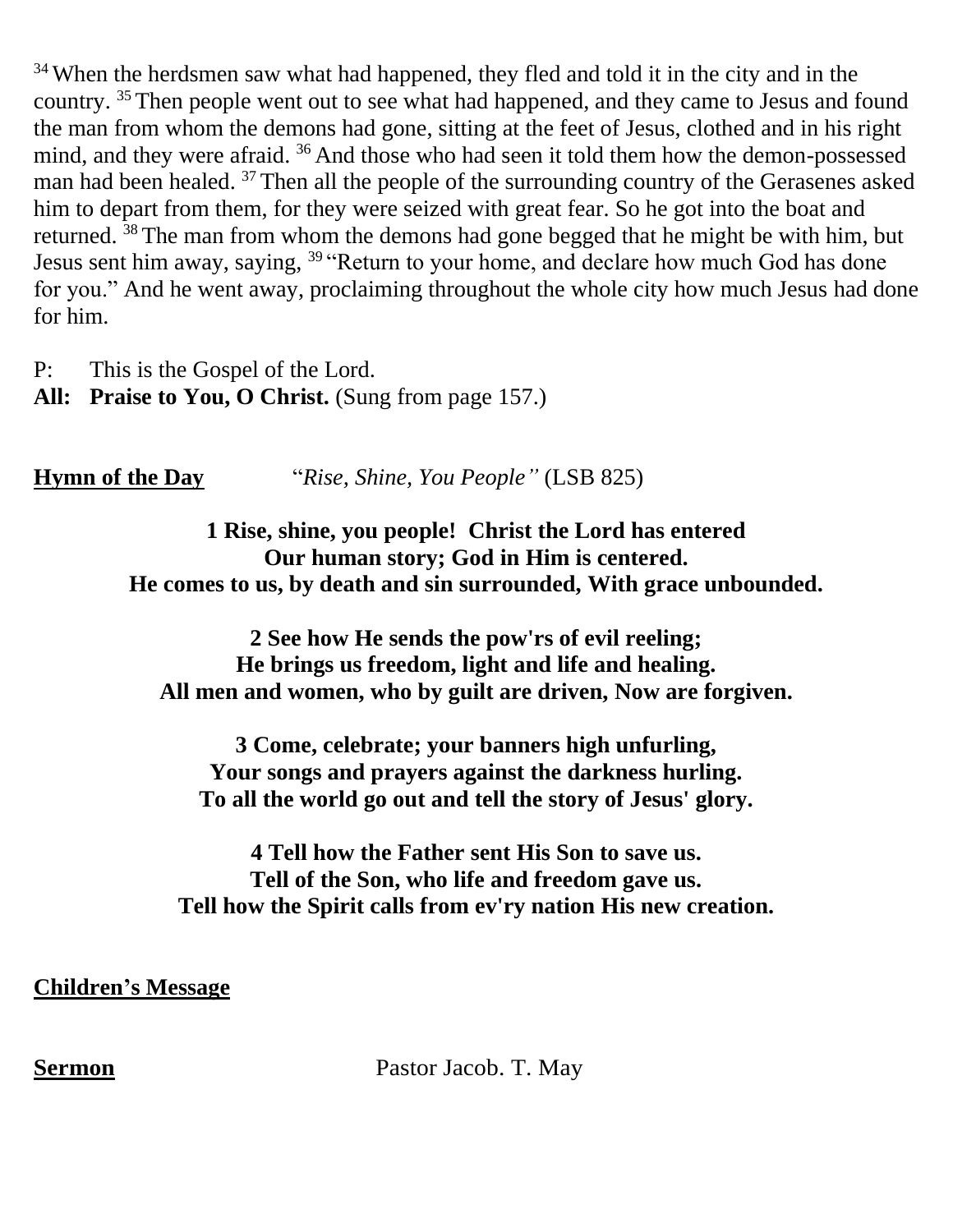#### **The Nicene Creed**

**I believe in one God, the Father Almighty, maker of heaven and earth and of all things visible and invisible. And in one Lord Jesus Christ, the only-begotten Son of God, begotten of His Father before all worlds, God of God, Light of Light, very God of very God, begotten, not made, being of one substance with the Father, by whom all things were made; who for us men and for our salvation came down from heaven and was incarnate by the Holy Spirit of the virgin Mary and was made man; and was crucified also for us under Pontius Pilate. He suffered and was buried. And the third day He rose again according to the Scriptures and ascended into heaven and sits at the right hand of the Father. And He will come again with glory to judge both the living and the dead, whose kingdom will have no end.**

**And I believe in the Holy Spirit,** 

**the Lord and giver of life, who proceeds from the Father and the Son, who with the Father and the Son together is worshiped and glorified, who spoke by the prophets. And I believe in one holy Christian and apostolic Church, I acknowledge one Baptism for the remission of sins, and I look for the resurrection of the dead, and the life of the world to come. Amen**

#### **The Prayers of the Church**

- P: God the Father Almighty, You so loved the world that You gave Your only-begotten Son
- **C: to save us from our sin and to make us Your children and heirs of all Your blessings through faith in Him.**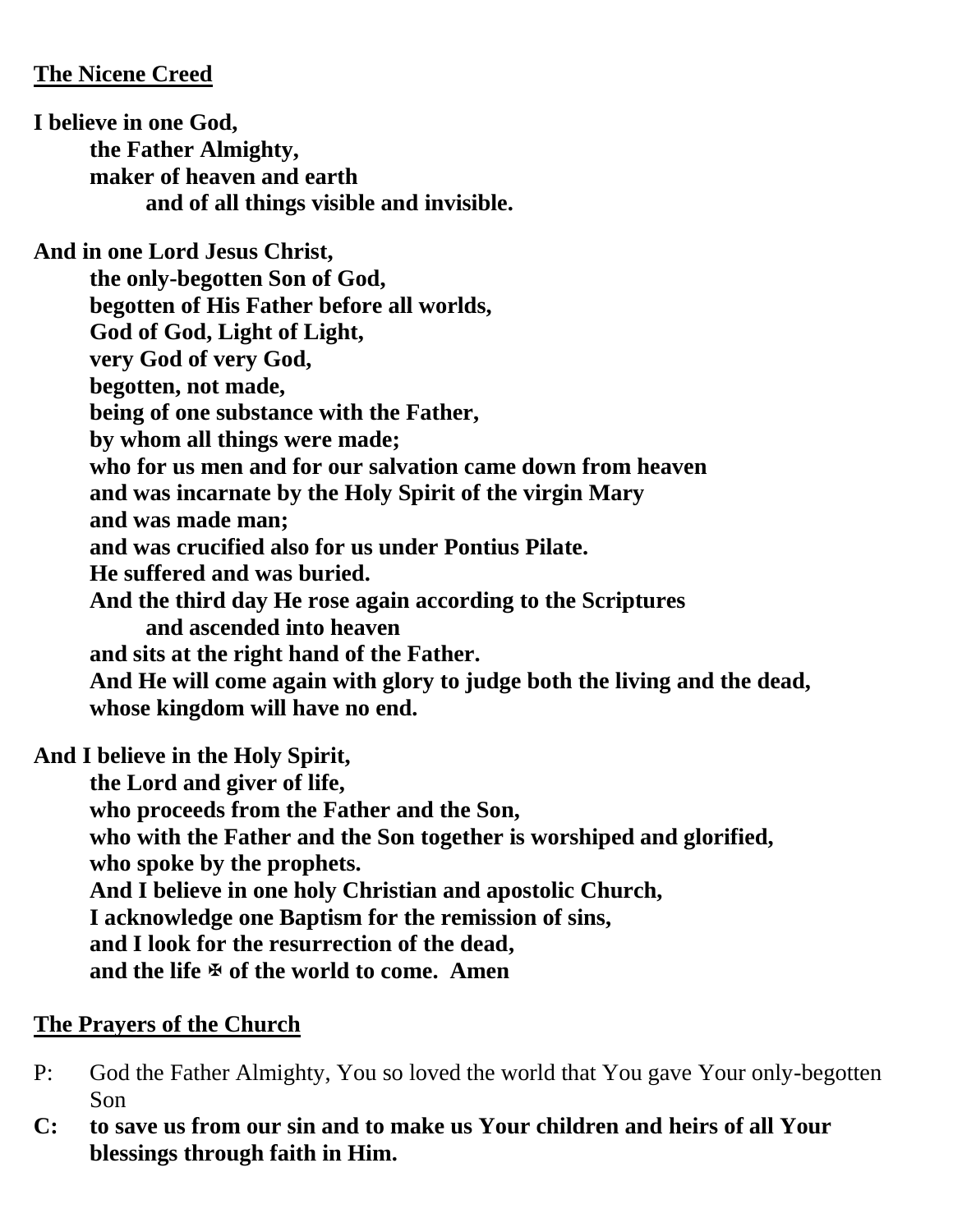- P: As You have destroyed the lasting penalties of our sin, eternal death, and the power of the devil,
- **C: help us to live each day knowing the victory has been won by and through Christ, our Lord.**
- P: We pray for our families: On this celebratory weekend, we pray for fathers,
- **C: that they faithfully lead their families and children in the way of Christ and peace;**
- P: for mothers,
- **C: that they have strength and grace to manage their many responsibilities and to give them joy and fulfillment in their work and duties;**
- P: and for children,
- **C: that they grow in the faith in which You have called them through Baptism, heirs of Your promises, and develop in all ways pleasing to You.**
- P: Lift up all those who are weighed down by the guilt and shame of sin. Release them from their bondage
- **C: and point them to forgiveness at the feet of Jesus.**
- P: Lord, walk with all those who are grieving in the shadow of death, [*especially* . . .]. Look with favor upon all who are sick, injured, and recovering, [*especially* . . .]. Comfort them with the hope of the resurrection to eternal life.
- **C: Have mercy upon them and heal them according to Your will.**
- P: Strengthen all those who are fighting against the power of Satan. Remind them of Your presence in Your Word and Sacraments. Give hope to all those who are isolated and lonely.
- **C: Bring them into the presence of the loving community of Your Church that they find help and hope among Your people.**
- P: Embolden and enliven the faith You have given through Your Spirit as we are in the world but not of the world. Empower us to be Your witnesses in our relationships, our vocations, and among our neighbors, that all may know the power and the victory of Your Son's death and resurrection and rejoice in forgiveness, life, and salvation. Into Your hands, O Lord, we commend all for whom we pray, trusting in Your mercy through Your Son, Jesus Christ, our Lord.
- **C: Amen.**

# **Offering**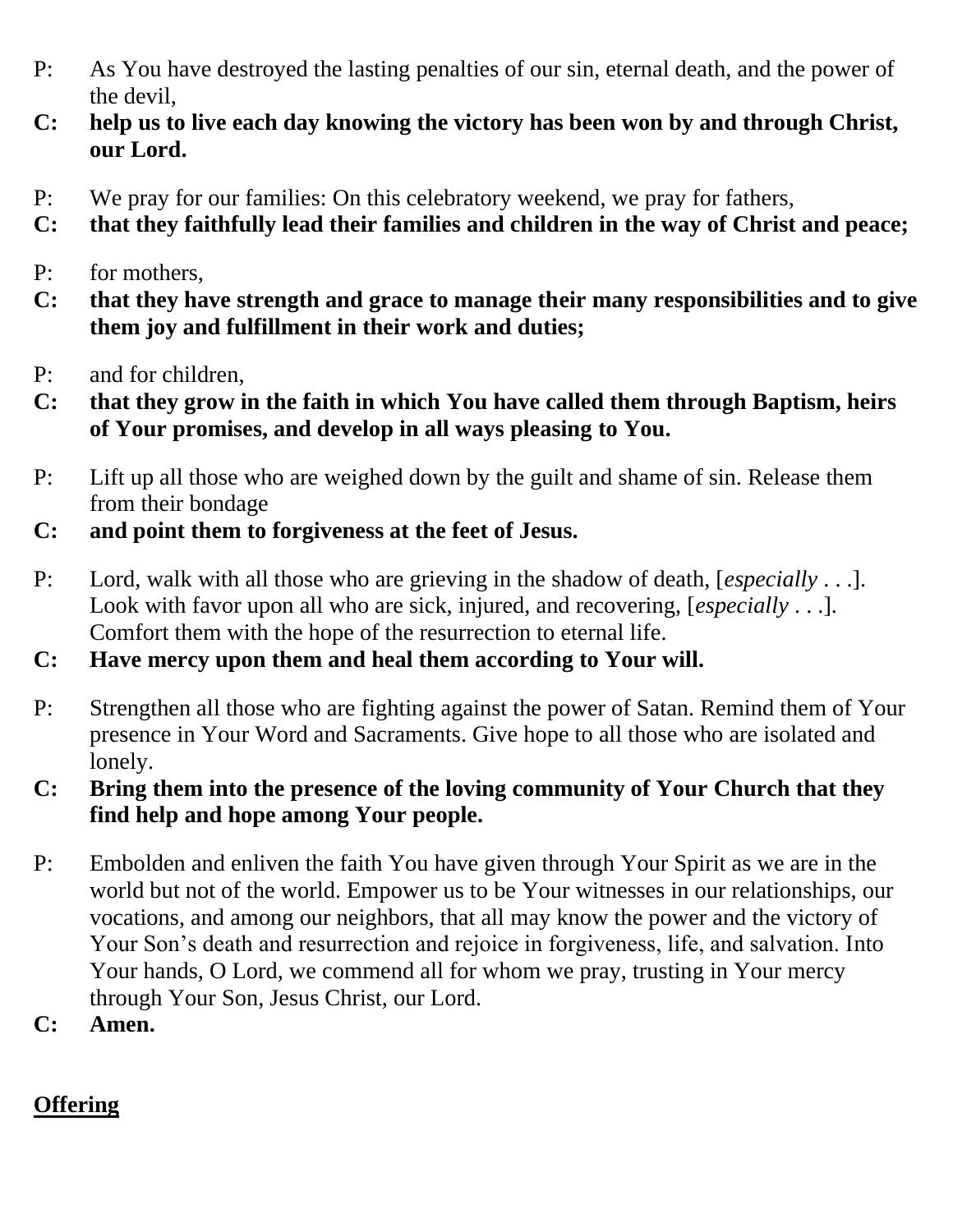#### **Sacrament of Holy Communion**

#### **Preface**

- P: The Lord be with you.
- **C: And also with you.**
- P: Lift up your hearts.
- **C: We lift them to the Lord.**
- P: Let us give thanks to the Lord our God.
- **C: It is right to give Him thanks and praise.**
- P: It is truly good, right, and salutary that we should at all times and in all places give thanks to You, holy Lord, almighty Father, everlasting God, through Jesus Christ, our Lord, who on this day overcame death and the grave and by His glorious resurrection opened to us the way of everlasting life. Therefore with angels and archangels and with all the company of heaven we laud and magnify Your glorious name, evermore praising You and saying:

**Doxology** *(Please Rise)*

**Praise God, from whom all blessings flow; Praise Him, all creatures here below; Praise Him above, O heav'nly host; Praise Father, Son, and Holy Ghost. Amen.**

### **The Lord's Prayer**

**Our Father who art in heaven, hallowed be thy name, Thy kingdom come, Thy will be done on earth as it is in heaven. give us this day our daily bread; and forgive us our trespasses as we forgive those who trespass against us; and lead us not into temptation, But deliver us from evil. For thine is the kingdom and the power and the glory forever and ever. Amen.**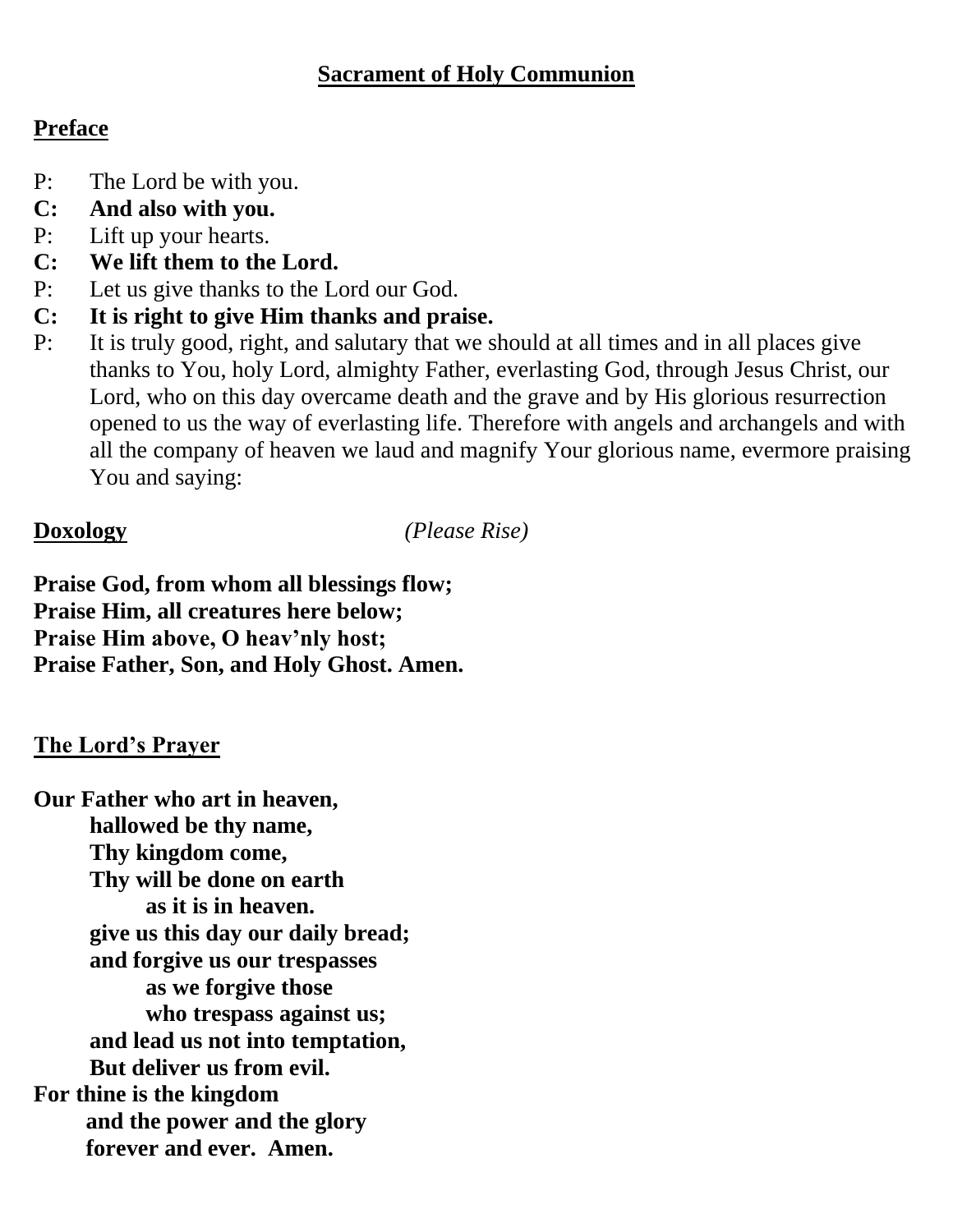#### **Words of Institution**

P: Our Lord Jesus Christ, on the night when He was betrayed, took bread, and when He had given thanks, He broke it and gave it to the disciples and said: "Take, eat; this is My body, which is given for you. This do in remembrance of Me." In the same way also He took the cup after supper, and when He had given thanks, He gave it to them, saying: "Drink of it, all of you; this is My  $\overline{\mathcal{F}}$  blood of the new testament, which is shed for you for the forgiveness of sins. This do, as often as you drink it, in remembrance of Me."

#### **Proclamation of Christ**

- P: As often as we eat this bread and drink this cup, we proclaim the Lord's death until He comes. *1 Corinthians 11:26*
- **C: Amen. Come, Lord Jesus.**

#### **The Peace**

P: The peace of the Lord be with you always.

**C: And also with you.**

**Agnus Dei (Lamb of God)** *(page 163 in hymnal)*

**Lamb of God, you take away the sin of the world; have mercy on us. Lamb of God, you take away the sin of the world; have mercy on us. Lamb of God, you take away the sin of the world; grant us peace,**

#### **The Sharing of the Lord's Supper**

*If you would like to commune with us today…*

According to 1 Corinthians 11:27-28,

*"Whoever eats the bread or drinks the cup of the Lord in an unworthy manner will be guilty of sinning against the body and blood of the Lord. A man ought to examine himself before he eats of the bread and drinks of the cup. For anyone who eats and drinks without recognizing the body of the Lord eats and drinks judgment on himself."*

For this reason, ask yourself the following before you come forward to the Lord's Supper…

-Do I believe that Jesus Christ is the Son of God, indeed God Himself?

-Do I recognize that I am a sinner and that I am sorry for my sins?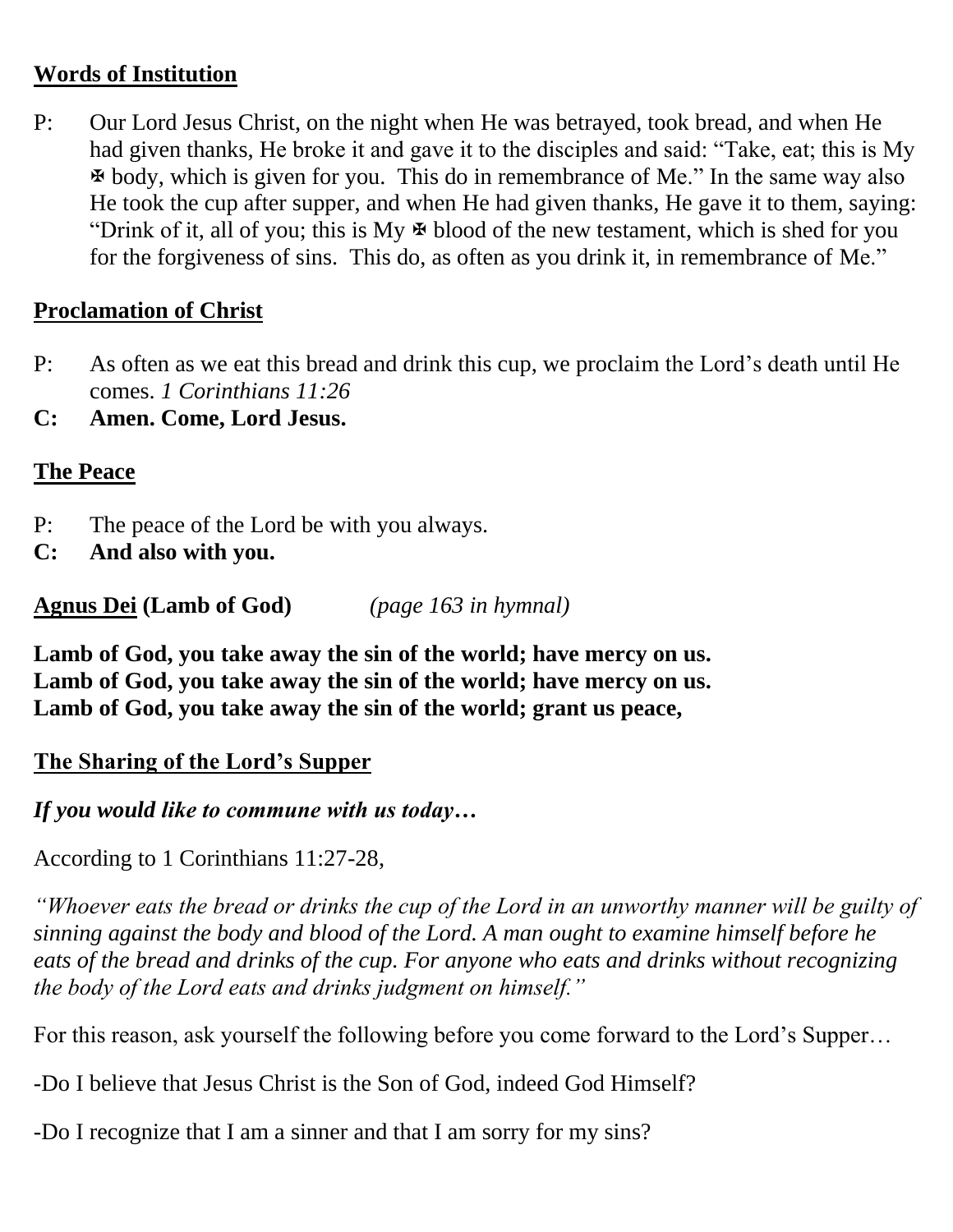-Do I believe that the very body given and the blood shed on the Cross of Calvary are present "in, with and under" the bread and the wine?

-Do I believe that by partaking of the Lord's Supper I am receiving the forgiveness of my sins?

If you can affirm the above questions with an unqualified "yes", then you are welcome to the Lord's Table. If, however, you have any questions about these statements, please talk to one of the elders or the pastor before you commune.

\_\_\_\_\_\_\_\_\_\_\_\_\_\_\_\_\_\_\_\_\_\_\_\_\_\_\_\_\_\_\_\_\_\_\_\_\_\_\_\_\_\_\_\_\_\_\_\_\_\_\_\_\_\_\_\_\_\_\_\_\_\_\_\_\_\_\_\_\_\_\_\_

If you have trouble coming up to the communion rail for any reason, please inform the ushers, elders or the pastor before the service begins that you would like for communion to be brought down to you. Please sit near the center aisle if you would like this service.

#### **Communion Hymns**

"*Jesus Sinners Doth Receive*" (LSB 609)

**1 Jesus sinners doth receive; Oh, may all this saying ponder Who in sin's delusions live And from God and heaven wander! Here is hope for all who grieve: Jesus sinners doth receive.**

**2 We deserve but grief and shame, Yet His words, rich grace revealing, Pardon, peace, and life proclaim; Here our ills have perfect healing. Firmly in these words believe: Jesus sinners doth receive.**

**3 Sheep that from the fold did stray No true shepherd e'er forsaketh; Weary souls that lost their way Christ, the Shepherd, gently taketh In His arms that they may live: Jesus sinners doth receive.**

**4 I, a sinner, come to Thee With a penitent confession. Savior, mercy show to me; Grant for all my sins remission. Let these words my soul relieve: Jesus sinners doth receive.**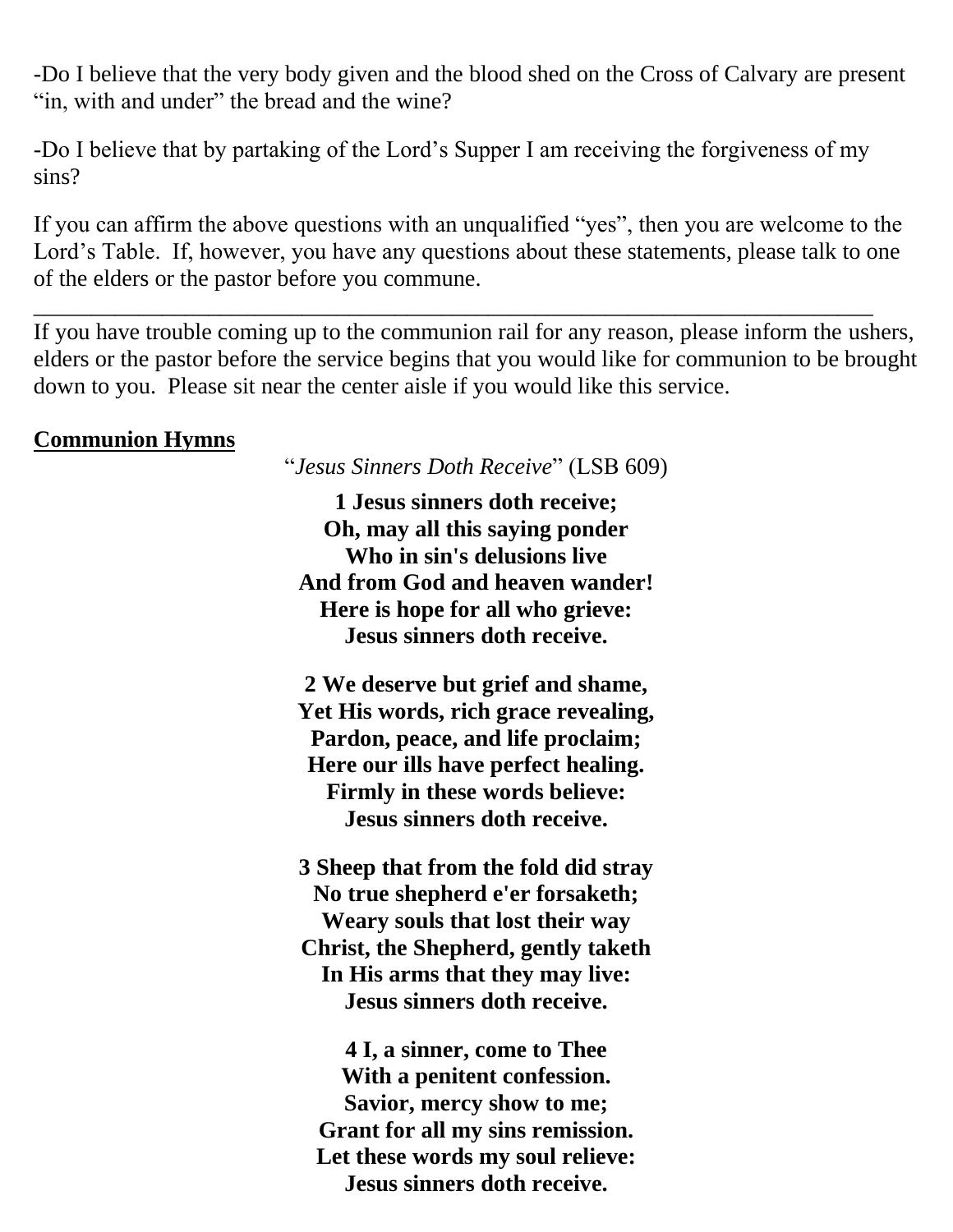**5 Oh, how blest it is to know: Were as scarlet my transgression, It shall be as white as snow By Thy blood and bitter passion: For these words I now believe: Jesus sinners doth receive.**

**6 Now my conscience is at peace; From the Law I stand acquitted. Christ hath purchased my release And my ev'ry sin remitted. Naught remains my soul to grieve: Jesus sinners doth receive.**

**7 Jesus sinners doth receive; Also I have been forgiven; And when I this earth must leave, I shall find an open heaven. Dying, still to Him I cleave: Jesus sinners doth receive.**

#### \_\_\_\_\_\_\_\_\_\_\_\_\_\_\_\_\_\_\_\_\_\_\_\_\_\_\_\_\_\_\_\_\_\_\_\_\_\_\_\_\_\_\_\_\_\_\_\_ *"Just as I Am, without One Plea"* (LSB 570)

**1 Just as I am, without one plea But that Thy blood was shed for me And that Thou bidd'st me come to Thee, O Lamb of God, I come, I come.**

**2 Just as I am and waiting not To rid my soul of one dark blot, To Thee, whose blood can cleanse each spot, O Lamb of God, I come, I come.**

**3 Just as I am, though tossed about With many a conflict, many a doubt, Fightings and fears within, without, O Lamb of God, I come, I come.**

**4 Just as I am, poor, wretched, blind; Sight, riches, healing of the mind, Yea, all I need, in Thee to find, O Lamb of God, I come, I come.**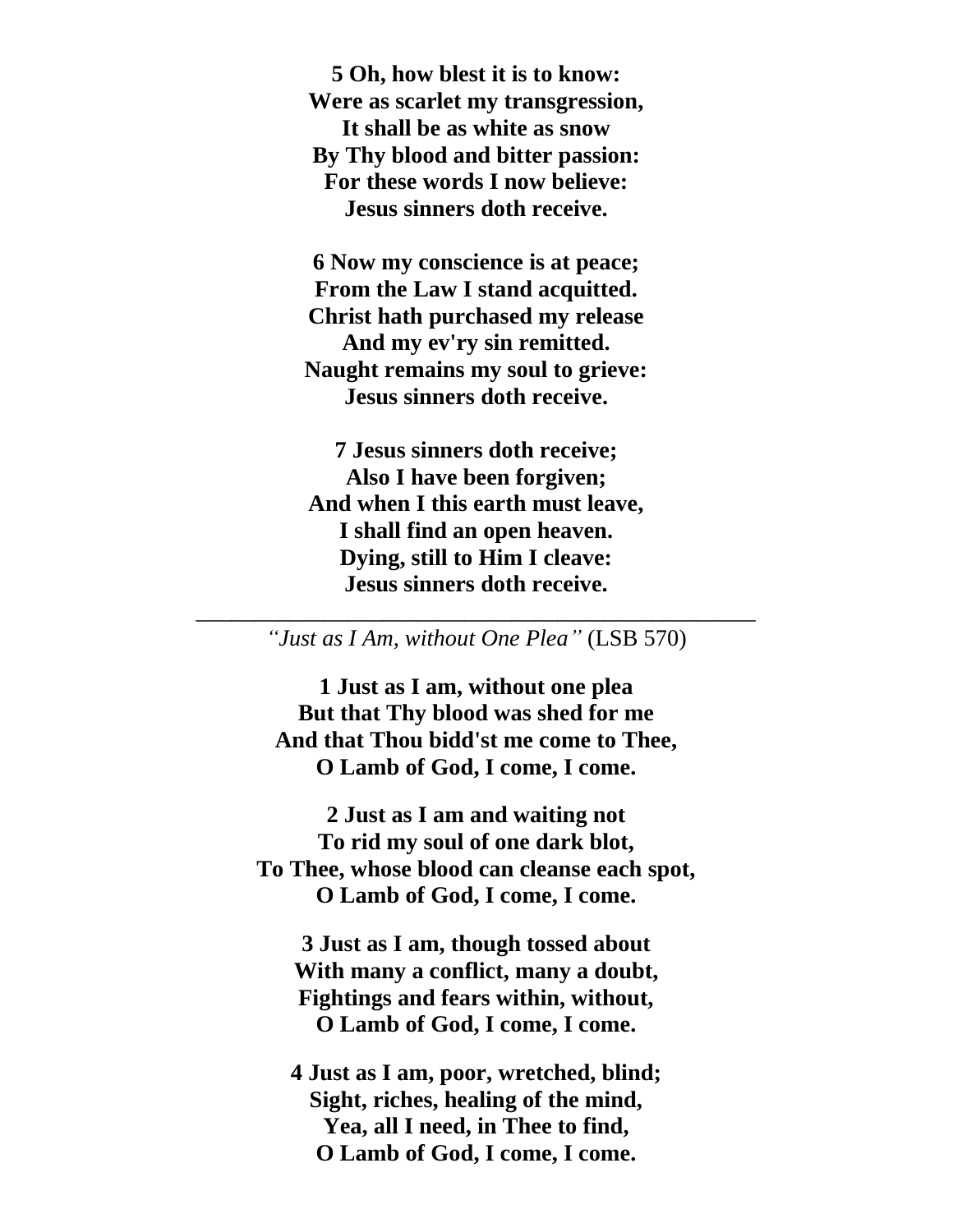**5 Just as I am, Thou wilt receive, Wilt welcome, pardon, cleanse, relieve; Because Thy promise I believe, O Lamb of God, I come, I come.**

**6 Just as I am; thy love unknown Has broken ev'ry barrier down; Now to be Thine, yea, Thine alone, O Lamb of God, I come, I come.**

**\_\_\_\_\_\_\_\_\_\_\_\_\_\_\_\_\_\_\_\_\_\_\_\_\_\_\_\_\_\_\_\_\_\_\_\_\_\_\_\_\_\_\_\_\_** *"O Love, How Deep"* (LSB 544)

**1 O love, how deep, how broad, how high, Beyond all thought and fantasy, That God, the Son of God, should take Our mortal form for mortals' sake!**

**2 He sent no angel to our race, Of higher or of lower place, But wore the robe of human frame, And to this world Himself He came.**

**3 For us baptized, for us He bore His holy fast and hungered sore; For us temptation sharp He knew; For us the tempter overthrew.**

**4 For us He prayed; for us He taught; For us His daily works He wrought, By words and signs and actions thus Still seeking not Himself but us.**

**5 For us by wickedness betrayed, For us, in crown of thorns arrayed, He bore the shameful cross and death; For us He gave His dying breath.**

**6 For us He rose from death again; For us He went on high to reign; For us He sent His Spirit here To guide, to strengthen, and to cheer.**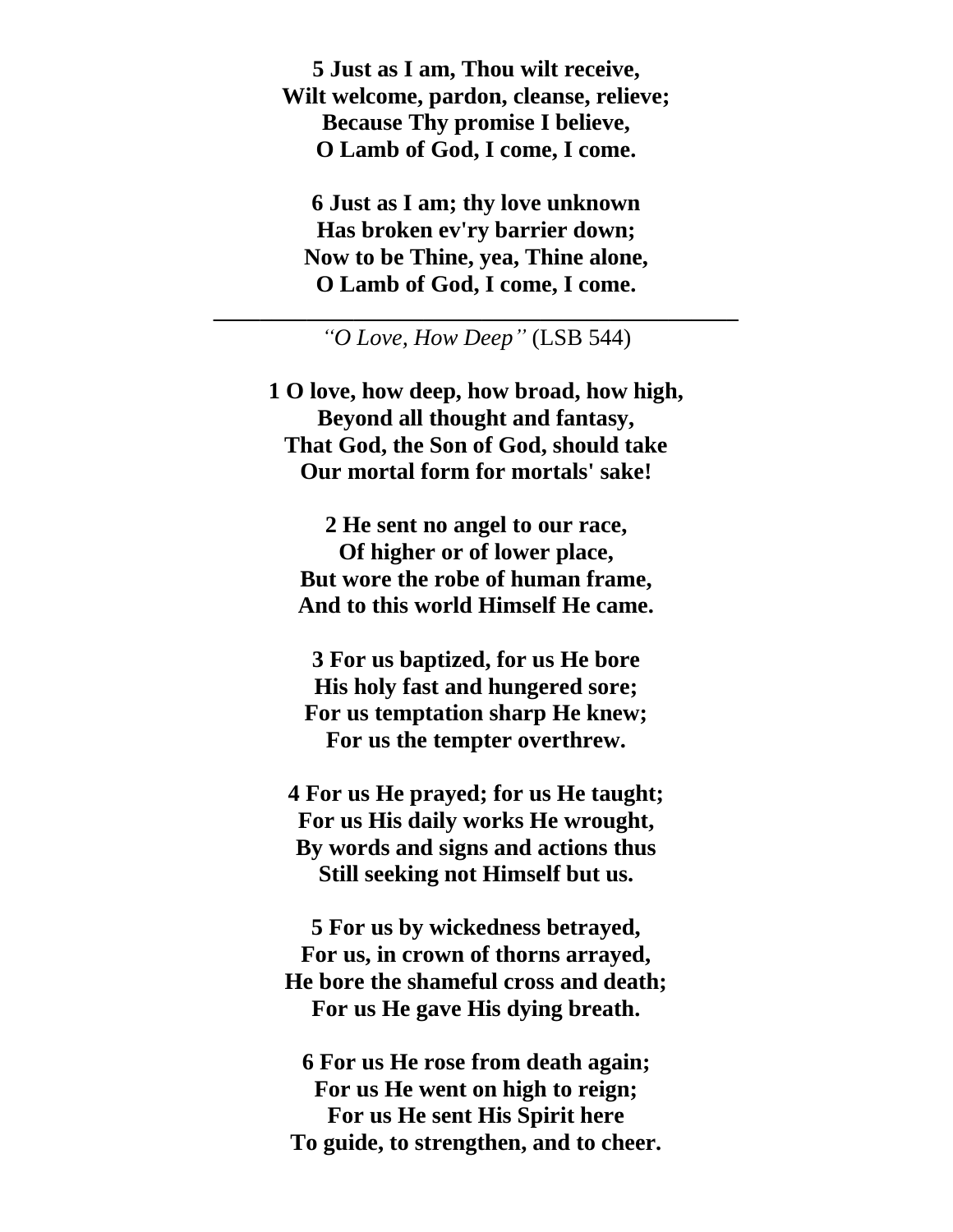#### *(Please Rise)* **7 All glory to our Lord and God For love so deep, so high, so broad; The Trinity whom we adore Forever and forevermore.**

#### **Post-Communion Thanksgiving**

- P: Let us pray. We give thanks to You, almighty God, that You call us Your children, heirs of the blessings You bestow without any merit or worthiness in us. We thank You for the victory won for us out of Your mercy, and for feeding us with this foretaste of the feast to come when all Your heirs will be free from sin and sorrow; through Jesus Christ, Your Son, our Lord, who lives and reigns with You and the Holy Spirit, one God, now and forever.
- **C: Amen.**

#### **The Benediction**

- P: The Lord bless you and keep you. The Lord make His face shine on you and be gracious to you. The Lord look upon you with favor and  $\mathbb{F}$  give you peace.
- **C: Amen.**

**Closing Hymn** "*Go, My Children, with My Blessing"* (LSB 922)

**1 Go, My children, with My blessing, Never alone. Waking, sleeping, I am with you; you are My own. In My love's baptismal river I have made you Mine forever. Go, My children, with My blessing—you are My own.**

**2 Go, My children, sins forgiven, At peace and pure. Here you learned how much I love you, What I can cure. Here you heard My dear Son's story; here you touched Him, saw His glory. Go, My children, sins forgiven, at peace and pure.**

**3 Go, My children, fed and nourished, Closer to Me; Grow in love and love by serving, Joyful and free. Here My Spirit's power filled you; Here His tender comfort stilled you. Go, My children, fed and nourished, Joyful and free.**